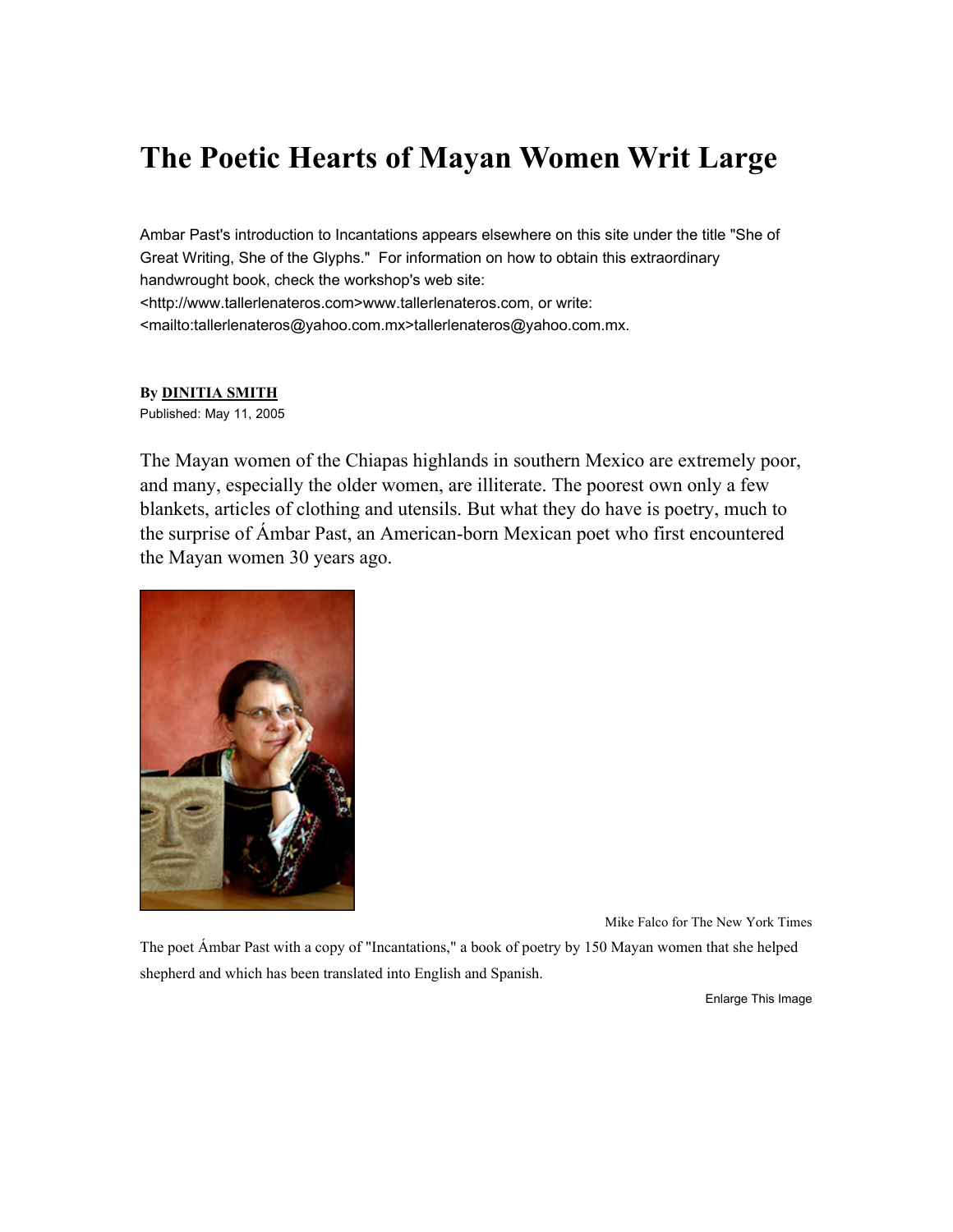

Suzy Allman for The New York Times

Ámbar Past's collection of handmade books and magazines from Chiapas, Mexico.

Enlarge This Image



Suzy Allman for The New York Times

Ámbar Past's collection of handmade books and magazines from Chiapas, Mexico.

Ms. Past, 55, came to Chiapas in 1973 as a self-described hippie and renegade housewife, escaping an unhappy marriage. She stayed with some Mayan women and taught herself Tzotzil, one of the local Mayan languages.

As she listened to the women, Ms. Past said she realized that they sometimes spoke in poetry, in couplets and in gleaming metaphors.

"I was so deeply moved hearing in these mud huts these breathtakingly beautiful verses, sometimes echoing verses and phrases spoken or written 500 years ago," she said. Some words resembled ones in the Popol Vuh, the Mayan creation story.

"They live with no comfort," Ms. Past said during a visit to New York in April. "Yet poetry is an essential part of their daily life."

Now after 30 years' work, 150 Mayan women from Taller Leñateros (Woodlanders' Workshop), a paper- and book-making collective founded by Ms. Past in 1975 in the Chiapas city San Cristóbal de las Casas, have produced what may be the first book of Mayan women's poetry created almost entirely by them, and translated into English.

The book, "Incantations," is a weirdly beautiful volume made from 295 pages of recycled and handmade paper with silk-screened illustrations. The cover is a threedimensional rendering of the face of Kaxail, Mayan goddess of the wilderness, in recycled cardboard mixed with corn silk and coffee. Her eyes are excised and she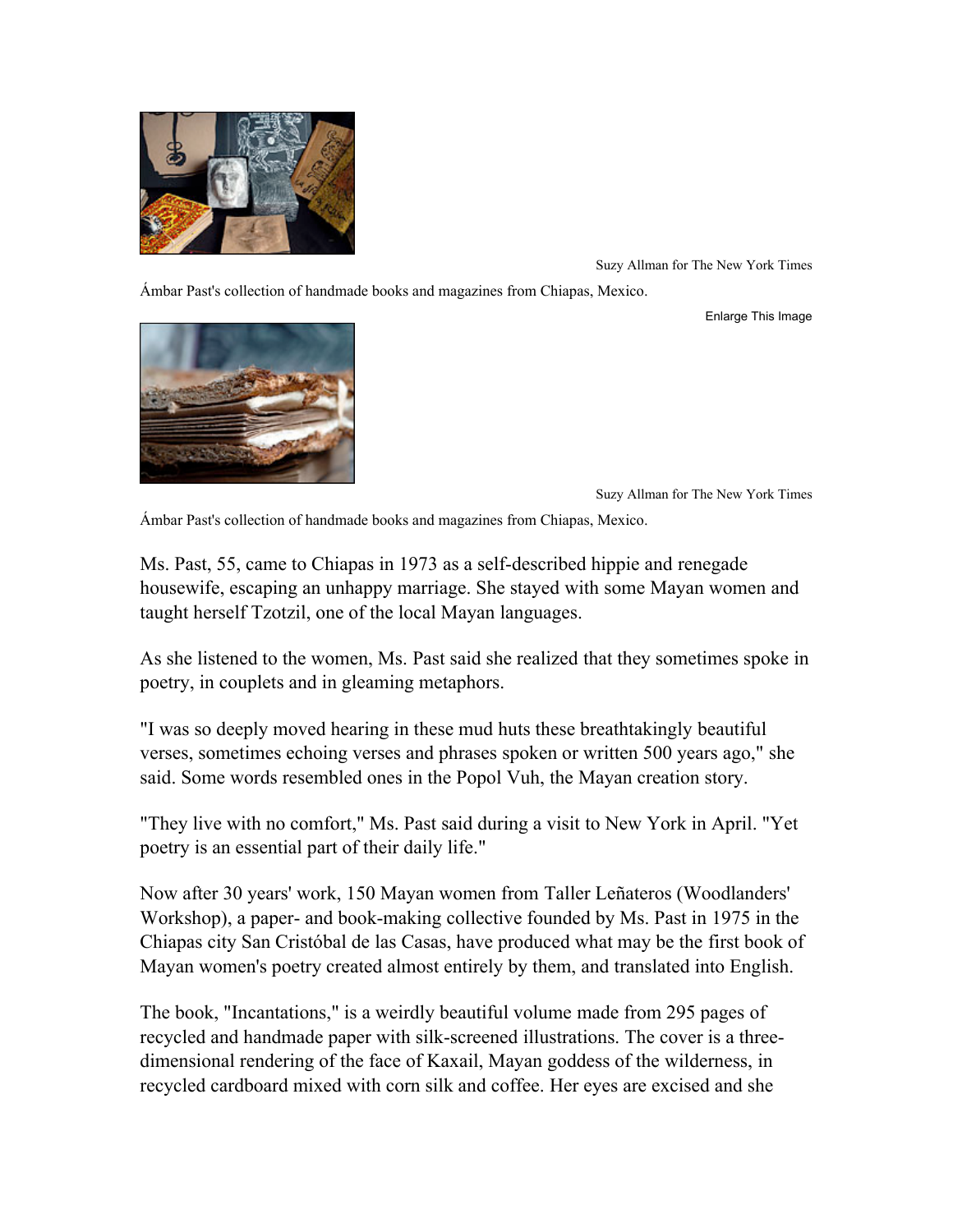stares out with an eerie power. (It was designed by Gitte Daehlin, a Norwegian artist living in the nearby state of Oaxaca.)

"Incantations" contains spells and hymns tape-recorded by the women and by Ms. Past, who transcribed and translated them from Tzotzil into Spanish and English. As members of a collective, the women share labor and profits.

Robert M. Laughlin, a curator of Mesoamerican and Caribbean ethnology at the Smithsonian Institution who has published two Tzotzil dictionaries, said of "Incantations": "There is very little publication about Mayan women's lives in their own language, and this gives a whole view of the culture that's been unknown before."(Mayan men in Chiapas also incorporate poetry into some of their formal and religious discourse, but that group has been well studied, Mr. Laughlin said.)

The Olmec and the Maya were among the first literate societies in the Western Hemisphere. Evidence of Mayan writing goes back to the first century A.D. Murals and ceramics from the height of Mayan civilization, A.D. 600 to 900, depict male scribes holding pens and brushes, making "Incantations" even more significant.

There are four surviving Mayan codices, bark-paper books that unfold like accordions, dating from the Spanish conquest in the early 16th century. Spanish bishops ordered other books burned.

Ms. Past first became interested in Mayan weaving, which is often highly symbolic, and in traditional natural dyes. She became aware of the women's poetry in 1975, when an epidemic swept through Magdalenas village, close to where she lived. She said that she went to San Cristóbal, the nearest large city, for help, but no doctors came. Many children died, she said.

In the cemetery, she said, she saw a woman carrying her dead baby lying on a board and wrapped in a shawl for burial. The mother offered her dead child a last sip of Coca-Cola and uttered a prayer, which Ms. Past still remembers:

*Take this sweet dew from the earth, Take this honey. It will help you on your way. It will give you strength on your path.*

One reason "Incantations" took so long to create, said Ms. Past, who became a Mexican citizen in 1985 and has published 10 books in Mexico, is that some incantations last for days. She transcribed hundreds of hours of tape, from which she culled essential verses. In fabricating "Incantations," the women soaked recycled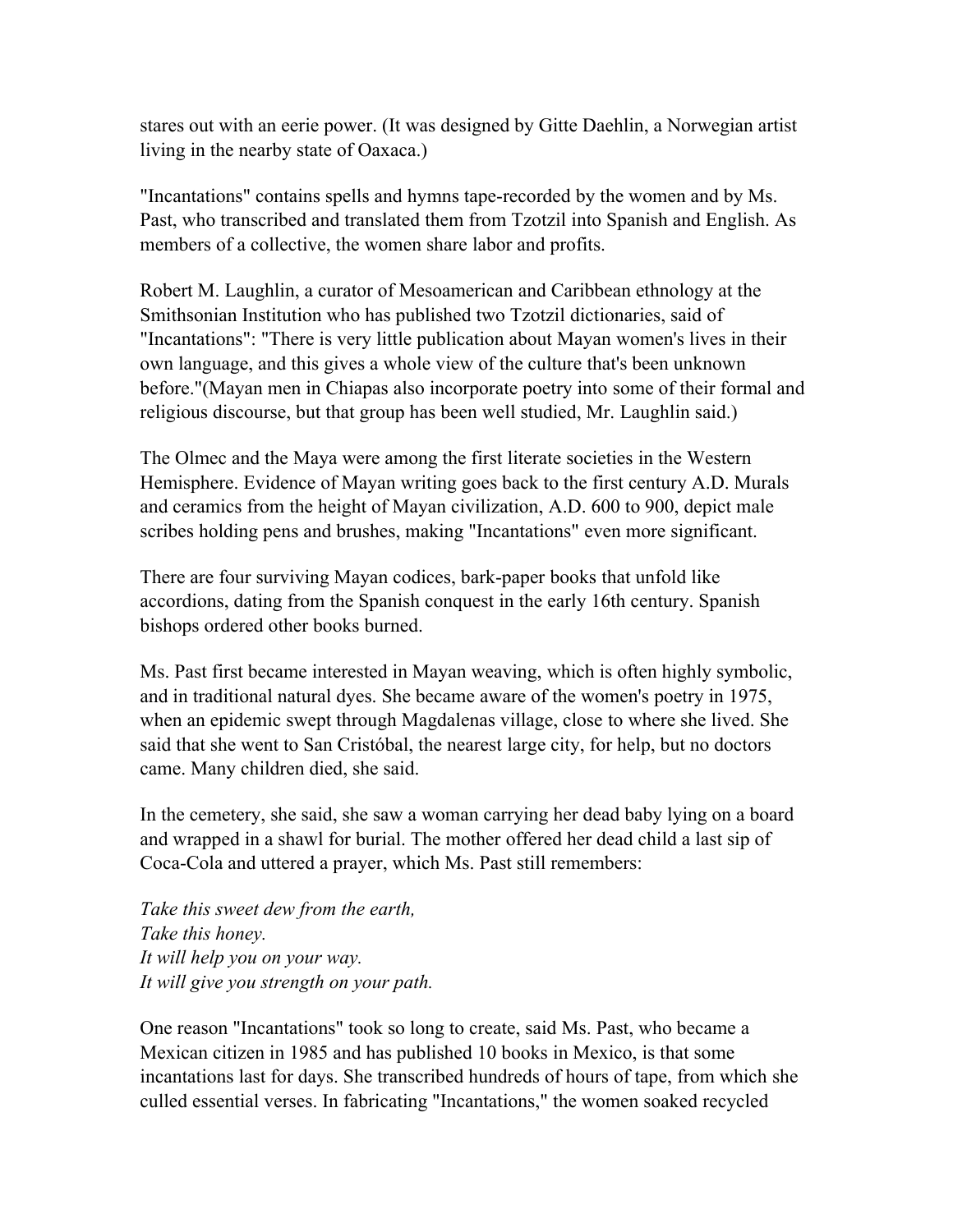paper with palm fronds, making a pulp in a blender, dyeing it black with soot and campeachy wood. Mayan men helped with the offset printing.

The poems in "Incantations" incorporate ancient metaphors with the harshly contemporary. One poem, by Xpetra Ernándes, is "Witchcraft for Attracting a Man":

*I want him to come with flowers in his heart. With all his heart, I want him to talk to my body. I want his blood to ache for me when he sees me on the way to the market.*

Another, by Petra Tzon Te' Vitz , is "Lullaby":

*Go to sleep little baby, go to sleep. Your daddy's drunk and if he hits me, I'm running to the woods.*

Tonik Nibak has an angry piece, "Hex to Kill the Unfaithful Man":

*Let 13 Devil Women, 13 Goddesses of Death, snuff out his name. Let a wind that starts in his head, in his heart, blow his candle out. Let him die on the road. Let him be run over by a car. By a bicycle. Break his leg. If he dies, I'm going to be laughing.*

The first edition of "Incantations," Tzotzil translated into Spanish, was in 1998.

So far, 1,850 volumes of the English edition are printed. The first 200 numbered copies cost \$200 each, and half have sold, Ms. Past said. Another 1,650 are being bound, and will sell for \$100.

The workshop also publishes a literary magazine, La Jícara (The Gourd), which, Ms. Past said, has been called "the most beautiful magazine in Mexico." The magazine is mainly in Spanish, but has an English section and always contains literature in Amerindian languages.